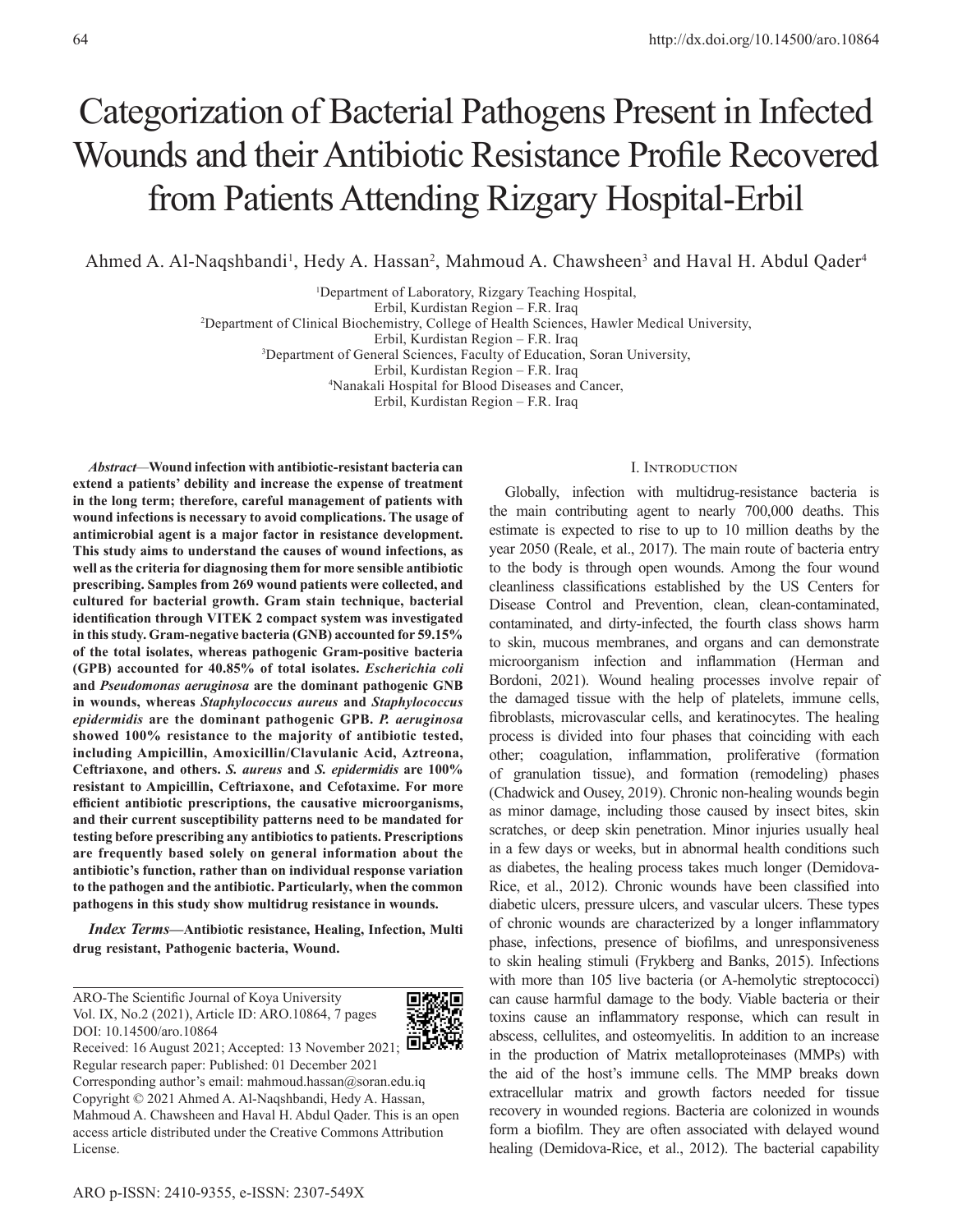to endure antimicrobial agents has two components; antibiotic tolerance and antibiotic resistance. Tolerance is the bacterial ability to maintain their physical state in the presence of the antibiotic. These biofilms have a high tolerance to antimicrobial agents, but when the biofilm is disrupted the microbes become susceptible to antibiotic treatment (Chadwick and Ousey, 2019; Cooper, et al., 2014). Antibiotic resistance emerges as a result of the response to antibiotic exposure. It has developed naturally over billions of years as a microorganism's successful survival strategy. However, bacteria have evolved antibiotic resistance mechanisms in <80 years since their introduction due to the overuse of antibiotics in human and animal health. Antibiotic resistance is one of the most serious risks to human health today. As a result, antimicrobial wound management remains a significant challenge that necessitates new approaches to combat microbes and their biofilms (Bowler, 2018; Daeschlein, 2013).

Gram-positive bacteria (GPB) are typically the first to penetrate the wound space; coagulase-negative staphylococci are the most common group obtained as commensals from the physiological milieu of unbroken skin in the wound's vicinity. Days to weeks later, Gram-negative bacteria (GNB), primarily rods, penetrate the field and compete with surviving species, depending on the patient's specific immunological habitat control. These germs usually come from sanitary barrier failures in everyday hospital hygiene, nutritional supply, and water. Other important microbial players in acute wounds are *Pseudomonas aeruginosa* and *E. coli*. Gramnegative rods (*Enterobacteriaceae*) and *P. aeruginosa* are the most common species found in chronic wound biofilms, followed by Gram-positive cocci such as fecal streptococci (*Enterococcus faecalis* and *Enterococcus faecium*) and *Staphylococcus aureus* (Bowler, 2018; Negut, et al., 2018).

Because of the essential functional and esthetic role of this tissue, the treatment of wounds is a key research domain. When the skin's barrier function is compromised, bacteria may quickly invade the underlying tissues, resulting in life-threatening infections. As a result, successful therapies for such pathological conditions are needed (Bjarnsholt, 2013). This study aims to describe the antibiotic resistance profile for bacterial pathogens present in infected wounds and make an assessment of the most suitable antibiotic with the best impact on wound healing.

## II. Materials and Methods

## *A. Specimen Collection and Transport*

Wound swaps were collected directly from patients attended Rizagary Teaching Hospital in Erbil city for the period between: January, 2014 and December, 2016. After the collection, 269 specimens were transported to laboratories of the microbiology department for analysis.

## *B. Bacterial Culture and Identification*

After collection specimens were inoculated separately on: Blood, chocolate, and MacConkey agar. The inoculum was first smeared thoroughly over the surface of the solidified medium by sterilized loop. The loop was sterilized again and drawnout from the first site of inoculation into three parallel lines on

fresh surfaces of the medium. Series of strokes were made in succession, with the inoculum derived from the most distal part of the immediately preceding strokes at each step. The plates were incubated overnight at 37°C. Number of colonies was counted and bacterial numbers were calculated per ml of specimen. For aerobic bacterial growth, colony characteristics and Gram's staining were considered for their identification (Kumar, 2016). Classification of GPB and GNB was performed by following the VITEK® 2 compact system (bioMérieux S.A., France) using the following kits: VITEK®2 GN Reference 21341, VITEK®2 GP Reference 21342, and VITEK®2 AST-GN 82 Reference 413439.

## *C. Antibiotics*

Antimicrobial sensitivity tests were performed using the VITEK® 2 compact system (bioMérieux S.A., France) with the following kits: VITEK®2 AST-P580 Reference 22233, and VITEK®2 AST-ST01 Reference 410028. The following antibiotics were covered in this study: AM-Ampicillin, AMC-Amoxicillin/Clavulanic Acid, AN-Amikacin, ATM-Aztreonam, CAZ-Ceftazidime, CIP-Ciprofloxacin, CM-Clindamycin, CRO-Ceftriaxone, CTX-Cefotaxime, CZ-Cefazolin, E-Erythromycin, ETP-Ertapenem, FA-Fusidic acid, FEP-Cefepime, FOS-Fosfomycin, FT-Nitrofurantoin, GM-Gentamicin, IPM-Imipenem, LEV-Levofloxacin, LNZ-Linezolid, MEM-Meropenem, MNO-Minocycline, MUP-Mupirocin, MXF-Moxifloxacin, OX1-Oxacillin, P-Benzylpenicillin, PEF-Pefloxacin, PIP-Piperacillin, RA-Rifampicin, SAM-Ampicillin/Sulbactam, SXT-Trimethoprim/Sulfamethoxazole, TEC-Teicoplanin, TE-Tetracycline, TGC-Tigecycline, TIC-Ticarcillin, TM-Tobramycin, TZP-Piperacillin/Tazobactam, and VA-Vancomycin.

#### *D. Data Analysis*

Abundance, distribution, and drug sensitivity of all bacterial isolates were presented in percentile (%). When the percentile of sensitivity of a certain isolate was  $\langle 30\%,$ that isolate was considered to be resistant. For the collective antibiotic resistance in GPB and GNB, drugs were presented in a descending manner and only with a value ≥90% were considered to be highly resistant. For these calculations Microsoft Excel 2010 was used.

## III. Results

## *A. Pathogenic Bacteria were Isolated in One Fourth of the Collected Samples*

Pathogenic bacteria were recovered in 71 of the 269 wound samples grown, accounting for 26.39% of the total samples. Non-pathogenic bacteria were found in 124 (46.1%) of the samples. Meanwhile, no bacterial growth was found in 74 (27.51%) of the samples, (Table 1).

# *B. Gram-Negative Bacterial is the Dominant Type of Bacteria in Wounds*

In wound isolates from 71 human individuals, pathogenic GNB were shown to be more prevalent than pathogenic GNB. GNB accounted for 42 (59.15%) of the total, while pathogenic GNB accounted for 29 (40.85%) of total isolates, (Table 2).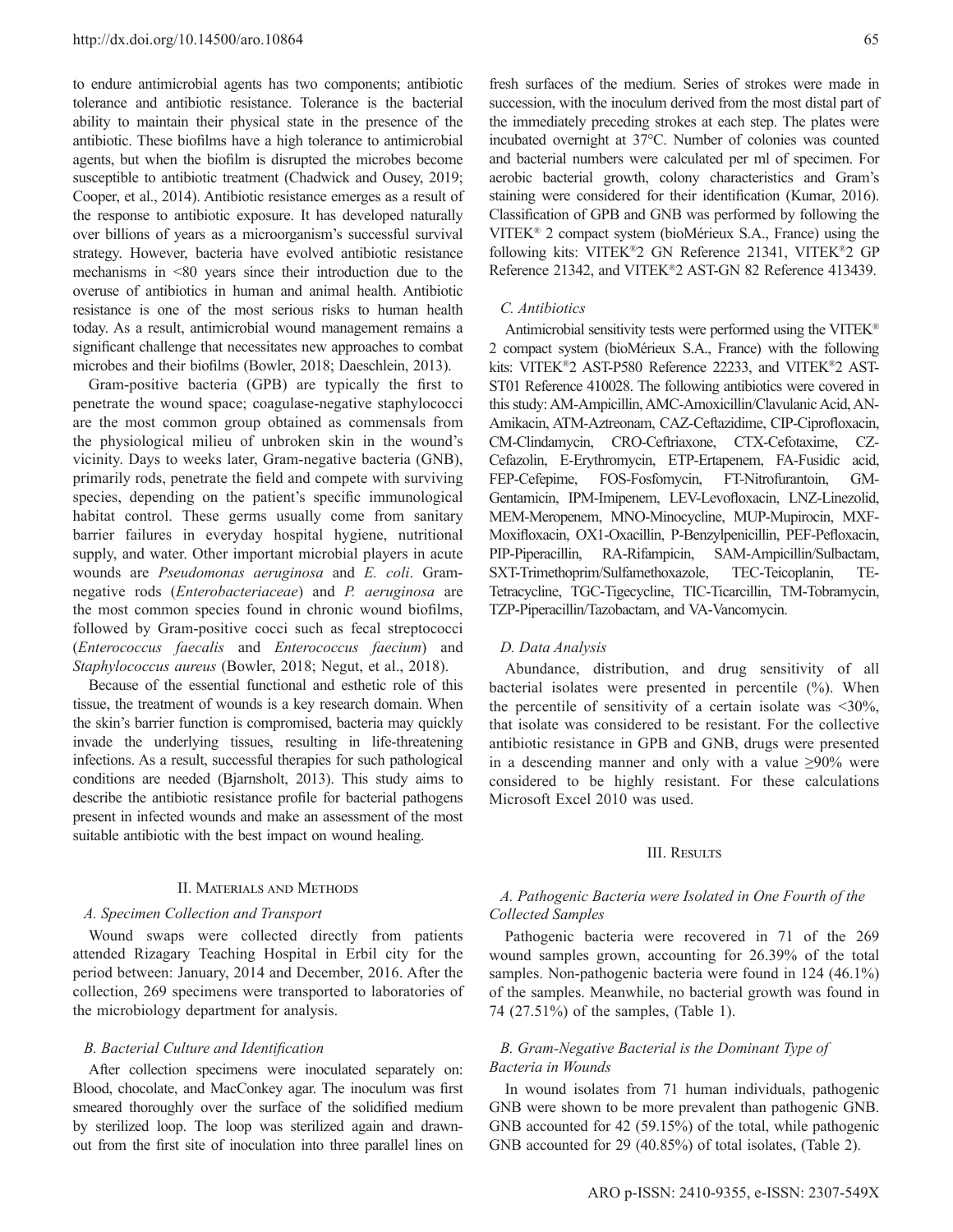# *C. E. coli and P. aeruginosa are the Dominant Pathogenic GNB in Wounds*

*E. coli* and *P. aeruginosa* showed the higher growth in isolated bacteria representing 13 (30.95%) and 9 (21.43%) of total GNB identified, respectively, followed by *Klebsiella pneumonia* 5 (11.9%), *Enterobacter cloacae* 3 (7.14%), and *Proteus mirabilis* 3 (7.14%). *Citrobacter koseri* is the bacteria with the least dominance, accounting for only 1 (2.38%) of the total, (Table 3).

# *D. S. aureus is the Dominant Pathogenic GPB in Wounds*

More than half of the isolated pathogenic GPB were *S. aureus*, followed by *Staphylococcus epidermidis,* which constituted one fourth of the total isolates. *Staphylococcus haemolyticus* and *E. faecalis* were found in only two colony isolates, as *Streptococcus pneumoniae* was the rarest. It was found only in one colony isolate, (Table 3).

# *E. Gram-Negative P. aeruginosa is 100% Resistant to Most of the Tested Antibiotics*

*E. coli* showed 100% resistance to Pefloxacin and Piperacillin. As well as 92.31% resistance to Monocyline, 84.62% resistance to Ampicillin, Amoxicillin/Clavulanic Acid, Aztreonam, and Ampicillin/Sulbactam, (Table 4).

TABLE I Distribution of Bacterial Growth of Wound Swab Culture

| No growth of bacteria<br>No bacterial pathogen isolates | Number of growth $(\% )$ |  |  |
|---------------------------------------------------------|--------------------------|--|--|
|                                                         | 74 (27.51%)              |  |  |
|                                                         | $124(46.1\%)$            |  |  |
| Pathogenic bacteria isolates                            | 71 (26.39%)              |  |  |

| TARLE II                                                            |
|---------------------------------------------------------------------|
| <b>DISTRIBUTION OF PATHOGENIC BACTERIA ISOLATED FROM WOUND SWAB</b> |
| <b>CULTURE</b>                                                      |

| Bacterial growth | Number of growth $(\%)$ |
|------------------|-------------------------|
| GPB isolates     | 29 (40.85%)             |
| GNB isolates     | 42(59.15%)              |

| TARLE III                                                    |
|--------------------------------------------------------------|
| DISTRIBUTION OF GNB AND GPB ISOLATED FROM WOUND SWAB CULTURE |

| <b>GNB</b> isolates     | isolates $(\% )$ | Number of GPB isolates                   | Number of isolates<br>$(\%)$ |
|-------------------------|------------------|------------------------------------------|------------------------------|
| Escherichia coli        |                  | 13 (30.95%) Staphylococcus<br>aureus     | $17(58.62\%)$                |
| Pseudomonas aeruginosa  |                  | 9 (21.43%) Staphylococcus<br>epidermidis | 7(24.13%)                    |
| Klebsiella pneumonia    | 5 (11.9%)        | Staphylococcus<br>haemolyticus           | $2(6.9\%)$                   |
| Enterobacter cloacae    | $3(7.14\%)$      | Enterococcus<br>faecalis                 | $2(6.9\%)$                   |
| Proteus mirabilis       | $3(7.14\%)$      | Streptococcus<br>pneumoniae              | $1(3.45\%)$                  |
| Acinetobacter baumannii | $2(4.76%)$ -     |                                          |                              |
| Enterobacter aerogenes  | $2(4.76\%)$      |                                          |                              |
| Klebsiella oxytoca      | $2(4.76\%)$ -    |                                          |                              |
| Morganella morganii     | $2(4.76%)$ -     |                                          |                              |
| Citrobacter koseri      | $1(2.38\%)$      |                                          |                              |

Whereas, the second dominant Gram-negative pathogen is *P. aeruginosa* showed 100% resistance to the majority of antibiotics tested*,* including Ampicillin, Amoxicillin/ Clavulanic Acid, Aztreona, Ceftriaxone, Cefazolin, Ertapenem, Nitrofurantoin, Minocycline, Pefloxacin, Piperacillin, Ampicillin/Sulbactam, Tigecycline, Ticarcillin, and Piperacillin/Tazobactam, (Table 5).

# *F. The Wound Dominant GPB are 100% resistant to Ampicillin, Ceftriaxone, and Cefotaxime*

Antibiotic sensitivity test showed that *S. aureus* is 100% resistant to Ampicillin, Ceftriaxone, and Cefotaxime, and 64.71% resistant to Ciprofloxacin*. S. epidermidis* is 100% resistant to Ampicillin, Ceftriaxone, and Cefotaxime. It also shows 85% resistance to Ciprofloxacin, Fusidic acid, and Quinupristin/Dalfopristin. Moreover, *S. epidermidis* is 71.43% resistant to Erythromycin, and Teicoplanin, (Table 6).

# *G. Both GPB and GNB in Wounds are Resistant to Ampicillin*

Collectively GPB were resistant to Ampicillin, Ceftriaxone, and Cefotaxime by 96.55%, followed by Ciprofloxacin and Quinupristin/Dalfopristin by 72.41% and 68.97%, respectively. Whereas, the bacteria were least resistant to Linezolid by 3.45%, and Fosfomycin, Moxifloxacin, Tigecycline, Benzylpenicillin by 6.89%. Collectively, GNB were resistant to Ampicillin by 92.86% and Minocycline by 90.48%. Whereas, the least resistance was seen when using Amikacin by 33.33% and Cefepime by 40.48, (Table 7).

## IV. Discussion

The over usage of antibiotics is a crucial factor in the development of resistance toward these drugs. Knowing the signs and symptoms of wound infections, as well as the causative organisms, and their current susceptibility trends are essential for pragmatic antibiotic prescribing (Filius and Gyssens, 2002). This study aimed to identify types of bacteria in wounds and their antibiotic susceptibility. Our results indicate that the dominant types of pathogenic bacteria in wounds are GNB *E. coli* and *P. aeruginosa*, accounting for 30.95% and 21.43% of total GNB, respectively. In wounds, *K. pneumoniae* 11.9%, *E. cloacae* 7.14%, and *P. mirabilis* 7.14% were found. The GNB with the least amount of dominance is *C. koseri* with only 2.38%.

Our result is similar to the finding of other research regarding predominance of GNB in wounds. Park, et al. (2017) reported that the majority (52%) of wound associated pathogens are of GNB. However, the commonalty of the species might show some differences for example in a research by Azzopardi, et al. (2014) found that the most prevalent Gram-negative-burn wound-pathogens were *P. aeruginosa, K. pneumoniae, Acinetobacter baumannii, Enterobacter spp., Proteus spp., and E. coli* (Azzopardi, et al., 2014; Azzopardi, et al., 2011; Park, et al., 2017).

*S. aureus* accounted for more than half of the pathogenic GPB identified, followed by *S. epidermidis*, which accounted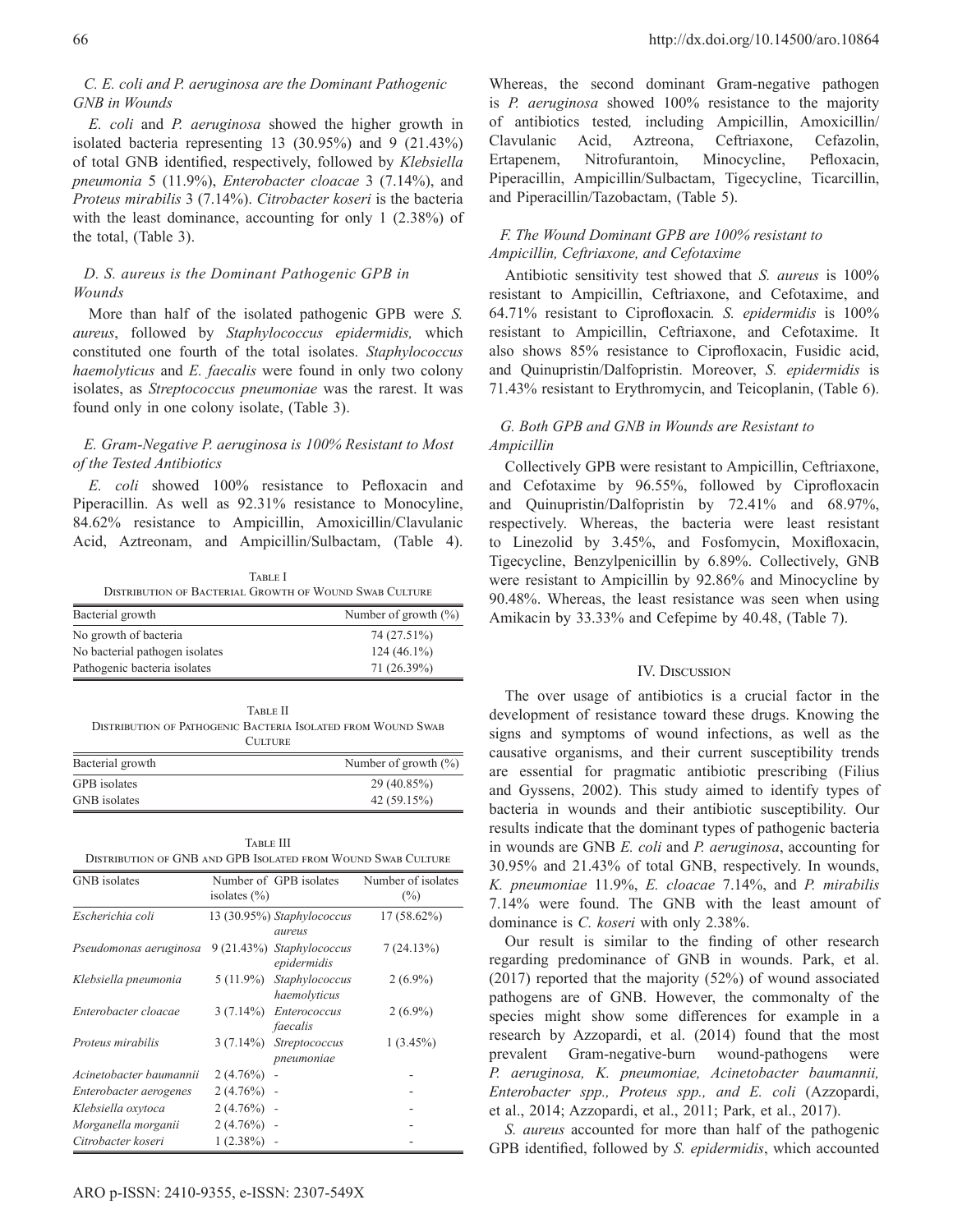| Agent                                 | Acinetobacter<br>baumannii (2) | Citrobacter koseri (1) | Enterobacter aerogenes (2) | Enterobacter cloacae (3)  |             | Escherichia coli (13)   |                          |  |
|---------------------------------------|--------------------------------|------------------------|----------------------------|---------------------------|-------------|-------------------------|--------------------------|--|
| AM-Ampicillin                         | R2(100%)                       | R1(100%)               | R2(100%)                   |                           | $R3(100\%)$ | S <sub>2</sub> (15.38%) | R <sub>11</sub> (84.62%) |  |
| AMC-Amoxicillin/                      | R2(100%)                       | R1(100%)               | R2(100%)                   | S <sub>2</sub> (66.67%)   | R1 (33.33%) | S <sub>2</sub> (15.38%) | R <sub>11</sub> (84.62%) |  |
| Clavulanic Acid                       |                                |                        |                            |                           |             |                         |                          |  |
| AN-Amikacin                           | R2(100%)                       | $S1(100\%)$            | $S2(100\%)$                | S2(66.67%)                | R1 (33.33%) | S7 (53.85%)             | R6(46.15%)               |  |
| ATM-Aztreonam                         | $R2(100\%)$                    | $S1(100\%)$            | S <sub>2</sub> (100%)      | S1 (33.33%)               | R2(66.67%)  | S <sub>2</sub> (15.38%) | R11 (84.62%)             |  |
| CAZ-Ceftazidime                       | $R2(100\%)$                    | $S1(100\%)$            | S <sub>2</sub> (100%)      | S <sub>2</sub> (66.67%)   | R1 (33.33%) | S5 (38.46%)             | R8(61.54%)               |  |
| CIP-Ciprofloxacin                     | R2(100%)                       | S1 (100%)              | $S2(100\%)$                |                           | S3 (100%)   | S3 (23.08%)             | R <sub>10</sub> (76.92%) |  |
| CRO-Ceftriaxone                       | $R2(100\%)$                    | $S1(100\%)$            | $R2(100\%)$                | $S1(33.33\%)$             | R2(66.67%)  | S3 (23.08%)             | R <sub>10</sub> (76.92%) |  |
| CZ-Cefazolin                          | R2(100%)                       | $S1(100\%)$            | R2(100%)                   |                           | $R3(100\%)$ | S3 (23.08%)             | R <sub>10</sub> (76.92%) |  |
| ETP-Ertapenem                         | $R2(100\%)$                    | $S1(100\%)$            | $R2(100\%)$                | S2(66.67%)                | R1 (33.33%) | S9 (69.23%)             | R4(30.77%)               |  |
| FEP-Cefepime                          | $R2(100\%)$                    | S1 (100%)              | S <sub>2</sub> (100%)      |                           | S3 (100%)   | S5 (38.46%)             | R8(61.54%)               |  |
| FT-Nitrofurantoin                     | R2(100%)                       | R1 (100%)              | R <sub>2</sub> (100%)      | S1 (33.33%)               | R2(66.67%)  | S5 (38.46%)             | R8 (61.54%)              |  |
| GM-Gentamicin                         | R2(100%)                       | $S1(100\%)$            | S <sub>2</sub> (100%)      | S1 (33.33%)               | R2(66.67%)  | S9 (69.23%)             | R4 (30.77%)              |  |
| IPM-Imipenem                          | R2(100%)                       | $S1(100\%)$            | S <sub>2</sub> (100%)      |                           | S3 (100%)   | S12 (92.31%)            | R1(7.69%)                |  |
| LEV-Levofloxacin                      | $R2(100\%)$                    | $S1(100\%)$            | $R2(100\%)$                | S2(66.67%)                | R1 (33.33%) | S3 (23.08%)             | R <sub>10</sub> (76.92%) |  |
| MEM-Meropenem                         | R2(100%)                       | R1 (100%)              | S <sub>2</sub> (100%)      | S2(66.67%)                | R1 (33.33%) | S7 (53.85%)             | R6(46.15%)               |  |
| MNO-Minocycline                       | R2(100%)                       | $R1(100\%)$            | S <sub>2</sub> (100%)      | S1 (33.33%)               | R2(66.67%)  | S1(7.69%)               | R12 (92.31%)             |  |
| PEF-Pefloxacin                        | $R2(100\%)$                    | $R1(100\%)$            | $S2(100\%)$                | S1 (33.33%)<br>R2(66.67%) |             | R <sub>13</sub> (100%)  |                          |  |
| PIP-Piperacillin                      | R <sub>2</sub> (100%)          | $R1(100\%)$            | S <sub>2</sub> (100%)      | R3 (100%)                 |             | R <sub>13</sub> (100%)  |                          |  |
| SAM-Ampicillin/<br>Sulbactam          | S <sub>2</sub> (100%)          | R1(100%)               | R2(100%)                   |                           | R3(100%)    | S <sub>2</sub> (15.38%) | R <sub>11</sub> (84.62%) |  |
| SXT-Trimethoprim/<br>Sulfamethoxazole | S <sub>2</sub> (100%)          | $S1(100\%)$            | S <sub>2</sub> (100%)      | $S1(33.33\%)$             | R2(66.67%)  | S7 (53.85%)             | R6(46.15%)               |  |
| TGC-Tigecycline                       | $R2(100\%)$                    | $S1(100\%)$            | $R2(100\%)$                | S1 (33.33%)               | R2(66.67%)  | S4 (30.77%)             | R9(69.23%)               |  |
| TIC-Ticarcillin                       | $R2(100\%)$                    | $R1(100\%)$            | S <sub>2</sub> (100%)      | $R3(100\%)$               |             | R <sub>13</sub> (100%)  |                          |  |
| TM-Tobramycin                         | S1(50%)                        | R2(50%)<br>$S1(100\%)$ | S <sub>2</sub> (100%)      |                           | $R3(100\%)$ | S6(46.15%)              | R7(53.85%)               |  |
| TZP-Piperacillin/                     | R2(100%)                       | $S1(100\%)$            | S <sub>2</sub> (100%)      |                           | S3 (100%)   | S6(46.15%)              | R7(53.85%)               |  |
| Tazobactam                            |                                |                        |                            |                           |             |                         |                          |  |

TABLE IV Antimicrobial Agent's Responses to the Isolated GNB

S: Sensitive, R: Resistant

Table V Antimicrobial Agent's Responses To The Isolated GNB

| Agent                             | Klebsiella oxytoca (2) | Klebsiella              | Morganella                            | Proteus mirabilis (3)                          | Pseudomonas aeruginosa                          |
|-----------------------------------|------------------------|-------------------------|---------------------------------------|------------------------------------------------|-------------------------------------------------|
|                                   |                        | pneumonia (5)           | morganii (2)                          |                                                | (9)                                             |
| AM-Ampicillin                     | R2(100%)               | R5(100%)                | $R2(100\%)$                           | S1 (33.33%) R2 (66.67%)                        | R9 (100%)                                       |
| AMC-Amoxicillin/Clavulanic Acid   | $R2(100\%)$            | $S1(20%)$ R4 $(80%)$    | $R2(100\%)$                           | $S1 (33.33\%) R2 (66.67\%)$                    | $R9(100\%)$                                     |
| AN-Amikacin                       | S <sub>2</sub> (100%)  | S3 (60%) R2 (40%)       | S <sub>2</sub> (100%)                 |                                                | S1 (33.33%) R2 (66.67%) S8 (88.89%) R1 (11.11%) |
| ATM-Aztreonam                     | S <sub>2</sub> (100%)  | $R5(100\%)$             | $S2(100\%)$                           | $S1 (33.33\%) R2 (66.67\%)$                    | $R9(100\%)$                                     |
| CAZ-Ceftazidime                   | S <sub>2</sub> (100%)  | $R5(100\%)$             | $S2(100\%)$                           |                                                | S2 (66.67%) R1 (33.33%) S5 (55.56%) R4 (44.44%) |
| CIP-Ciprofloxacin                 | S <sub>2</sub> (100%)  | $S1(20%)$ R4 $(80%)$    | $S2(100\%)$                           |                                                | S2 (66.67%) R1 (33.33%) S4 (44.44%) R5 (55.56%) |
| CRO-Ceftriaxone                   | $S2(100\%)$            | $R5(100\%)$             | $R2(100\%)$                           | $S1 (33.33\%) R2 (66.67\%)$                    | $R9(100\%)$                                     |
| CZ-Cefazolin                      | S2 (100%)              | $R5(100\%)$             | $R2(100\%)$                           | $S1(33.33\%) R2(66.67\%)$                      | $R9(100\%)$                                     |
| ETP-Ertapenem                     | S <sub>2</sub> (100%)  | S3 (60%) R2 (40%)       | $R2(100\%)$                           | S1 (33.33%) R2 (66.67%)                        | $R9(100\%)$                                     |
| FEP-Cefepime                      | S <sub>2</sub> (100%)  | $R5(100\%)$             | $S2(100\%)$                           |                                                | S2 (66.67%) R1 (33.33%) S8 (88.89%) R1 (11.11%) |
| FT-Nitrofurantoin                 | $R2(100\%)$            | $S1(20%)$ R4 (80%)      | $R2(100\%)$                           | $R3(100\%)$                                    | $R9(100\%)$                                     |
| GM-Gentamicin                     | S <sub>2</sub> (100%)  | $S1(20\%) R4(80\%)$     | $S(50\%)$ R1 $(50\%)$                 | S1 (33.33%) R2 (66.67%) S6 (66.67%) R3 (33.33% |                                                 |
| IPM-Imipenem                      | S <sub>2</sub> (100%)  | S3 $(60\%)$ R2 $(40\%)$ | $R2(100\%)$                           | $R3(100\%)$                                    | S8 (88.89%) R1 (11.11%)                         |
| LEV-Levofloxacin                  | S2 (100%)              | $R5(100\%)$             | $R2(100\%)$                           |                                                | S1 (33.33%) R2 (66.67%) S4 (44.44%) R5 (55.56%) |
| MEM-Meropenem                     | S <sub>2</sub> (100%)  | $S2(40\%)$ R3 (60%)     | $S2(100\%)$                           |                                                | S1 (33.33%) R2 (66.67%) S8 (88.89%) R1 (11.11%) |
| MNO-Minocycline                   | R2(100%)               | $R5(100\%)$             | $R2(100\%)$                           | $R3(100\%)$                                    | $R9(100\%)$                                     |
| PEF-Pefloxacin                    | R2(100%)               | $S1(20%)$ R4 $(80%)$    | $S2(100\%)$                           | $S1(33.33\%) R2(66.67\%)$                      | $R9(100\%)$                                     |
| PIP-Piperacillin                  | R2(100%)               | $R5(100\%)$             | S <sub>2</sub> (100%)                 | $S1(33.33\%) R2(66.67\%)$                      | R9 (100%)                                       |
| SAM-Ampicillin/Sulbactam          | S <sub>2</sub> (100%)  | R5(100%)                | R2(100%)                              | $S1(33.33\%) R2(66.67\%)$                      | R9 (100%)                                       |
| SXT-Trimethoprim/Sulfamethoxazole | S <sub>2</sub> (100%)  |                         | $S1(20\%)$ R4 (80%) S1 (50%) R1 (50%) | $R3(100\%)$                                    | S6 (66.67%) R3 (33.33%)                         |
| TGC-Tigecycline                   | $S2(100\%)$            | $S2(40\%)$ R3 $(60\%)$  | $R2(100\%)$                           | $R3(100\%)$                                    | $R9(100\%)$                                     |
| TIC-Ticarcillin                   | S <sub>2</sub> (100%)  | $R5(100\%)$             | $S2(100\%)$                           | $S1(33.33\%) R2(66.67\%)$                      | $R9(100\%)$                                     |
| TM-Tobramycin                     | S <sub>2</sub> (100%)  | $R5(100\%)$             | S <sub>2</sub> (100%)                 |                                                | S2 (66.67%) R1 (33.33%) S8 (88.89%) R1 (11.11%) |
| TZP-Piperacillin/Tazobactam       | S <sub>2</sub> (100%)  | $R5(100\%)$             | $S2(100\%)$                           | S2 (66.67%) R1 (33.33%)                        | $R9(100\%)$                                     |

S: Sensitive, R: Resistant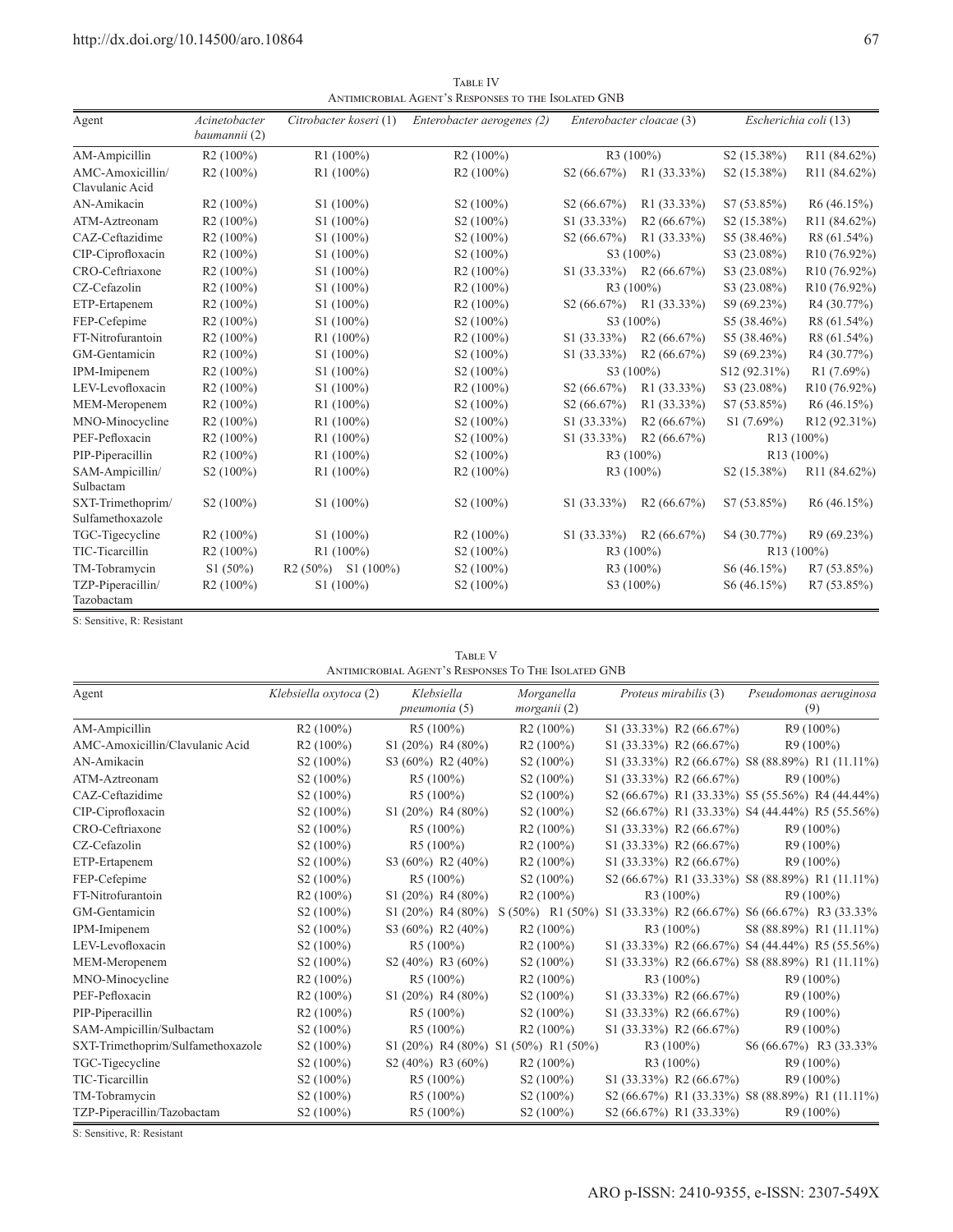TABLE VI Antimicrobial Agent's Responses To The Isolated GPB

| Agent                             | Enterococcus          |                           | Staphylococcus aureus (17)                       | Staphylococcus epidermidis |                            | Staphylococcus                                                     | <b>Streptococcus</b> |
|-----------------------------------|-----------------------|---------------------------|--------------------------------------------------|----------------------------|----------------------------|--------------------------------------------------------------------|----------------------|
|                                   | faecalis (2)          |                           |                                                  | (7)                        |                            | haemolyticus (2)                                                   | $p$ neumoniae $(1)$  |
| AM-Ampicillin                     | $R2(100\%)$           |                           | $R17(100\%)$                                     | R7(100%)                   |                            | $R2(100\%)$                                                        | $S1(100\%)$          |
| CIP-Ciprofloxacin                 | $R2(100\%)$           |                           | S6 (35.29%) R11 (64.71%) S1 (14.29%) R6 (85.71%) |                            |                            | R2(100%)                                                           | S1 (100%)            |
| CM-Clindamycin                    | $R2(100\%)$           |                           | $S12(70.59%)$ R5 (29.41%)                        |                            | $S4(57.14\%)$ R3 (42.86%)  | $R2(100\%)$                                                        | $R1(100\%)$          |
| CRO-Ceftriaxone                   | $R2(100\%)$           |                           | R17(100%)                                        |                            | $R7(100\%)$                | $R2(100\%)$                                                        | S1 (100%)            |
| CTX-Cefotaxime                    | R2(100%)              |                           | $R17(100\%)$                                     |                            | R7(100%)                   | R2(100%)                                                           | S1 (100%)            |
| E-Erythromycin                    | $R2(100\%)$           |                           | $S12(70.59%)$ R5 (29.41%)                        |                            | $S2(28.57%)$ R5 $(71.43%)$ | $R2(100\%)$                                                        | $S1(100\%)$          |
| FA-Fusidic acid                   | $R2(100\%)$           |                           | $S10(58.82%)$ R7 (41.18%)                        |                            | $S1(14.29%)$ R6 $(85.71%)$ | $R2(100\%)$                                                        | $S1(100\%)$          |
| FOS-Fosfomycin                    | $R2(100\%)$           |                           | S <sub>17</sub> (100%)                           | S7 (100%)                  |                            | $S2(100\%)$                                                        | $S1(100\%)$          |
| FT-Nitrofurantoin                 | S <sub>2</sub> (100%) |                           | S <sub>17</sub> (100%)                           | S7 (100%)                  |                            | S <sub>2</sub> (100%)                                              | S1 (100%)            |
| GM-Gentamicin                     | $R2(100\%)$           | $S16(94.12\%)$            | R1(5.88%)                                        |                            | S7 (100%)                  | $S1(50\%) R1(50\%)$                                                | S1 (100%)            |
| LEV-Levofloxacin                  | $R2(100\%)$           | $S16 (94.12%)$ R1 (5.88%) |                                                  |                            | $S7(100\%)$                | $S1(50\%) R1(50\%)$                                                | $S1(100\%)$          |
| LNZ-Linezolid                     | $S1(50\%) R1(50\%)$   |                           | S17 (100%)                                       |                            | S7 (100%)                  | S <sub>2</sub> (100%)                                              | $S1(100\%)$          |
| MUP-Mupirocin                     | $R2(100\%)$           |                           | $S9(52.94\%)$ R8 (47.06%)                        |                            | $S5(71.43%)$ R2 (28.57%)   | $R2(100\%)$                                                        | R1(100%)             |
| MXF-Moxifloxacin                  | $R2(100\%)$           |                           | S <sub>17</sub> (100%)                           |                            | S7 (100%)                  | $S2(100\%)$                                                        | S1 (100%)            |
| OX1-Oxacillin                     | R2(100%)              |                           | S11 (64.71%) R6 (35.29%)                         |                            | S7 (100%)                  | $S1(50\%) R1(50\%)$                                                | $R1(100\%)$          |
| P-Benzylpenicillin                | $R2(100\%)$           |                           | S <sub>17</sub> (100%)                           |                            | $S7(100\%)$                | S <sub>2</sub> (100%)                                              | $S1(100\%)$          |
| QDA-Quinupristin/Dalfopristin     | $R2(100\%)$           |                           |                                                  |                            |                            | S7 (41.18%) R10 (58.82%) S1 (14.29%) R6 (85.71%) S1 (50%) R1 (50%) | $R1(100\%)$          |
| RA-Rifampicin                     | $R2(100\%)$           | S16(94.12%)               | $R1(5.88\%)$                                     |                            | S3 (42.86%) R4 (157.14%)   | $R2(100\%)$                                                        | R1(100%)             |
| SXT-Trimethoprim/Sulfamethoxazole | $R2(100\%)$           | S <sub>16</sub> (94.12%)  | $R1(5.88\%)$                                     |                            | $S5(71.43%)$ R2 (28.57%)   | S <sub>2</sub> (100%)                                              | R1(100%)             |
| TE-Tetracycline                   | $R2(100\%)$           | S9 (52.94%)               | R8 (47.06%)                                      |                            |                            | S3 (42.86%) R4 (157.14%) S1 (50%) R1 (50%)                         | $S1(100\%)$          |
| TEC-Teicoplanin                   | S <sub>2</sub> (100%) | S <sub>10</sub> (58.82%)  | R7(41.18%)                                       |                            | $S2(28.57%)$ R5 (71.43%)   | $R2(100\%)$                                                        | $R1(100\%)$          |
| TGC-Tigecycline                   | S <sub>2</sub> (100%) | S <sub>15</sub> (88.24%)  | R2(11.76%)                                       |                            | S7 (100%)                  | $S2(100\%)$                                                        | $S1(100\%)$          |
| TM-Tobramycin                     | $R2(100\%)$           | S9 (52.94%)               | R8 (47.06%)                                      |                            | $S6(85.71\%)$ R1 (14.29%)  | $S1 (50\%) R1 (50\%)$                                              | $R1(100\%)$          |
| VA-Vancomycin                     | S <sub>2</sub> (100%) | S <sub>15</sub> (88.24%)  | R <sub>2</sub> (11.76%)                          |                            |                            | S3 (42.86%) R4 (57.14%) S1 (50%) R1 (50%)                          | $S1(100\%)$          |

S: Sensitive, R: Resistant

TABLE VII Pattern Of Antimicrobial Resistance Among Detected Bacteria

| S. No. | <b>GPB</b>                        |              | <b>GNB</b>                        |              |  |
|--------|-----------------------------------|--------------|-----------------------------------|--------------|--|
|        | Antibiotics                       | % Resistance | Antibiotics                       | % Resistance |  |
| 1.     | AM-Ampicillin                     | 96.55        | AM-Ampicillin                     | 92.86        |  |
| 2.     | CRO-Ceftriaxone                   | 96.55        | MNO-Minocycline                   | 90.48        |  |
| 3.     | CTX-Cefotaxime                    | 96.55        | PIP-Piperacillin                  | 88.1         |  |
| 4.     | CIP-Ciprofloxacin                 | 72.41        | AMC-Amoxicillin/Clavulanic Acid   | 85.71        |  |
| 5.     | QDA-Quinupristin/Dalfopristin     | 68.97        | CZ-Cefazolin                      | 83.33        |  |
| 6.     | FA-Fusidic acid                   | 58.62        | FT-Nitrofurantoin                 | 83.33        |  |
| 7.     | MUP-Mupirocin                     | 51.72        | PEF-Pefloxacin                    | 83.33        |  |
| 8.     | TE-Tetracycline                   | 51.72        | SAM-Ampicillin/Sulbactam          | 83.33        |  |
| 9.     | TEC-Teicoplanin                   | 51.72        | TIC-Ticarcillin                   | 83.33        |  |
| 10     | E-Erythromycin                    | 48.28        | CRO-Ceftriaxone                   | 80.95        |  |
| 11.    | CM-Clindamycin                    | 44.83        | TGC-Tigecycline                   | 76.19        |  |
| 12.    | TM-Tobramycin                     | 44.83        | TZP-Piperacillin/Tazobactam       | 71.43        |  |
| 13.    | OX1-Oxacillin                     | 34.48        | LEV-Levofloxacin                  | 69.05        |  |
| 14.    | RA-Rifampicin                     | 34.48        | ATM-Aztreona                      | 64.29        |  |
| 15.    | VA-Vancomycin                     | 24.14        | ETP-Ertapenem                     | 57.14        |  |
| 16.    | SXT-Trimethoprim/Sulfamethoxazole | 20.69        | CIP-Ciprofloxacin                 | 52.38        |  |
| 17.    | GM-Gentamicin                     | 13.79        | CAZ-Ceftazidime                   | 50           |  |
| 18.    | LEV-Levofloxacin                  | 13.79        | SXT-Trimethoprim/Sulfamethoxazole | 45.24        |  |
| 19.    | FOS-Fosfomycin                    | 6.89         | TM-Tobramycin                     | 45.24        |  |
| 20.    | MXF-Moxifloxacin                  | 6.89         | GM-Gentamicin                     | 42.86        |  |
| 21.    | P-Benzylpenicillin                | 6.89         | FEP-Cefepime                      | 40.48        |  |
| 22.    | TGC-Tigecycline                   | 6.89         | MEM-Meropenem                     | 38.1         |  |
| 23.    | LNZ-Linezolid                     | 3.45         | AN-Amikacin                       | 33.33        |  |
| 24.    |                                   |              | IPM-Imipenem                      | 26.19        |  |

for one-fourth of the total isolates. Only two colony isolates contained *S. haemolyticus* and *E. faecalis*, with *S. pneumoniae* being the least common. This finding is supported by other studies since *S. aureus* is reported to be the common GPB in wound patients (Mahat, et al., 2017; Guan, et al., 2021).

There seems to be variability in the diversity of bacterial culture in wounds. A study done by Bessa, et al. (2015) showed that the most common bacterial species detected was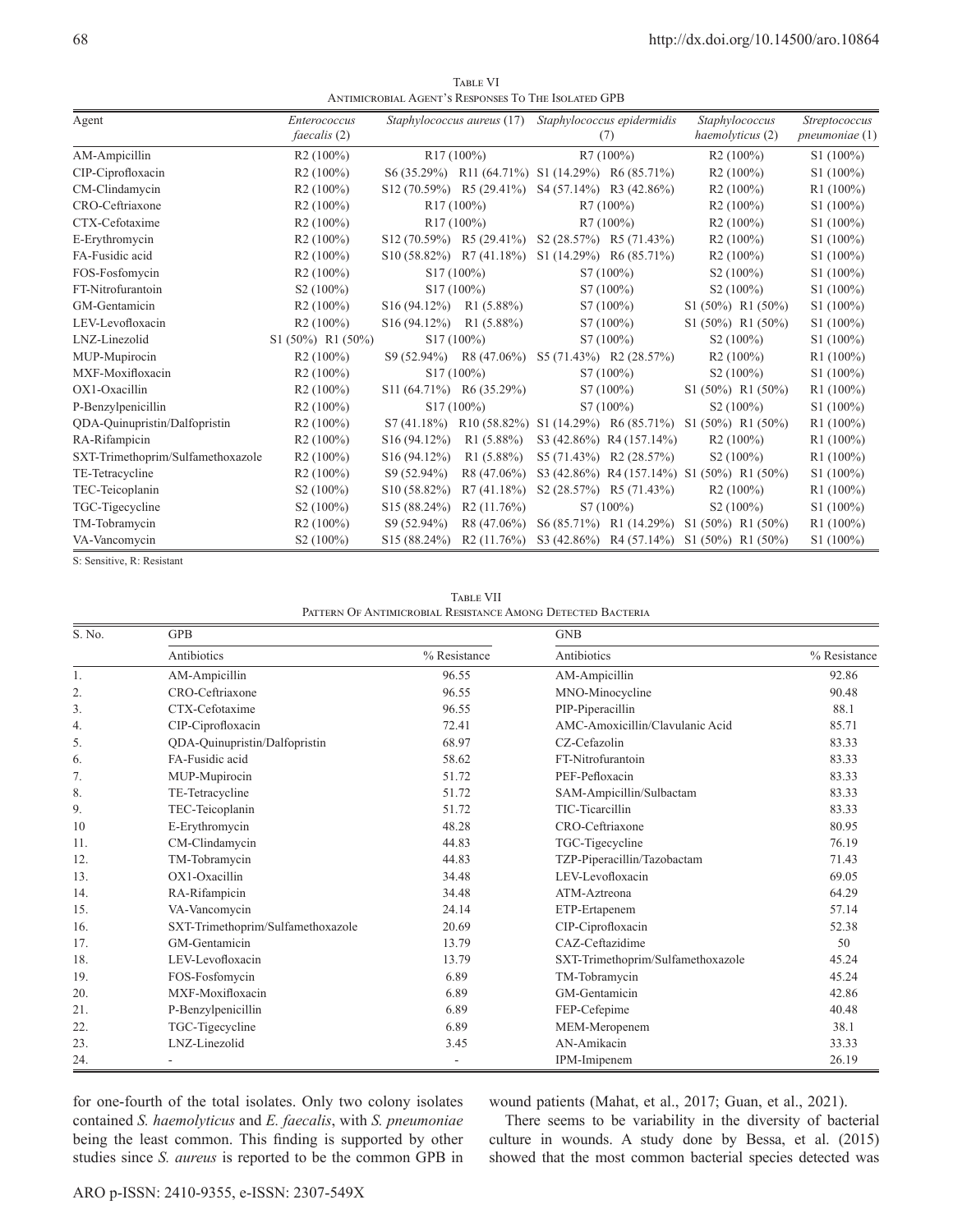*S. aureus* (37%), followed by *P. aeruginosa* (17%), *P. mirabilis* (10%), *E. coli* (6%), and *Corynebacterium spp*. Our results came in agreement with theirs regarding antibiotic sensitivity tests as they also reported that Vancomycin and Linezolid were effective against all GPB, and GNB revealed a significant level of resistance to the majority of antibiotics with Amikacin being the most effective against them (Bessa, et al., 2015).

In general, speaking, GPB were highly resistant toward each of Ampicillin, Ceftriaxone, and Cefotaxime. Meanwhile, they were highly sensitive to Fosfomycin, Moxifloxacin, P-Benzylpenicillin, Tigecycline, and Linezolid specifically. For being resistant by 100% to 19 (out of 24) drugs, *E. faecalis* was the most resistant recovered GPB. Since *S. pneumoniae* was sensitive by 100% toward 16 (out of 24) drugs it was the most sensitive recovered GPB (Tables 6 and 7).

These results indicate that multidrug-resistant (MDR) bacteria were associated with the identified pathogens and may play a negative role in chronic wound infection. These findings come in agreement with previous studies of ours that confirmed the existence of MDR bacteria among patients identified with urinary tract and lower respiratory tract infections (Al-Naqshbandi, et al., 2019; Chawsheen, et al., 2020; Abbas and Owaid, 2021).

## IV. CONCLUSION

It is concluded from this research the importance of learning more about the causes of wound infections and the criteria for detecting them so that more appropriate antibiotics may be prescribed. GNB made up to two third of total bacterial isolates cultured from wounds. The most dominant pathogenic GNB were *E. coli* and *P. aeruginosa*. The most dominant pathogenic GNB isolated from wounds were *S. aureus* and *S. epidermidis*. The majority of antibiotics tested, including ampicillin, amoxicillin/clavulanic acid, Aztreona, Ceftriaxone, and others, exhibited 100% resistance. Ampicillin, Ceftriaxone, and Cefotaxime are completely ineffective against *S. aureus* and *S. epidermidis*. The pathogenic bacteria and their current susceptibility patterns must be enforced for testing before administering any antibiotics to patients for more efficient antibiotic prescriptions.

#### V. Recommendations

A significant number of MDR bacteria were recognized as the causal agents of wound infection in this study. Mandatory investigation of wound specimens, as well as antibiotic susceptibility testing, is recommended to guide physicians in pragmatic wound infection therapy, thereby reducing the propagation of resistant bacteria.

## VI. Author Contributions

The  $1^{st}$  and  $4^{th}$  authors contributed to this study by collecting data and conducting laboratory techniques. The 2<sup>nd</sup> and 3<sup>rd</sup> authors contributed in writing this manuscript. Data analysis was conducted by the  $1<sup>st</sup>$  and  $3<sup>rd</sup>$  authors.

## VII. Acknowledgments

We would like to acknowledge the instrumental support of Rizgary Teaching Hospital to complete this study.

#### VIII. Conflict of Interest

The authors declare no conflict of interest.

## IX. References

Abbas, Z.K. and Owaid, M.N., 2021. Prevalence of antibiotics resistance in the isolated bacteria from bronchial washing fluids in Ramadi Teaching Hospital, Iraq. *Gazi Medical Journal*, 32(3), pp.359-363.

Al-Naqshbandi, A.A., Chawsheen, M.A. and Abdulqader, H.H., 2019. Prevalence and antimicrobial susceptibility of bacterial pathogens isolated from urine specimens received in Rizgary hospital-Erbil. *Journal of Infection and Public Health*, 12, pp.330-336.

Azzopardi, E.A., Azzopardi, S.M., Boyce, D.E. and Dickson, W.A., 2011. Emerging gram-negative infections in burn wounds. *Journal of Burn Care and Research*, 32, pp.570-576.

Bessa, L.J., Fazii, P., Di Giulio, M. and Cellini, L., 2015. Bacterial isolates from infected wounds and their antibiotic susceptibility pattern: Some remarks about wound infection. *International Wound Journal*, 12, 47-52.

Bjarnsholt, T., 2013. The role of bacterial biofilms in chronic infections. *Apmis*, 121, pp.1-58.

Bowler, P.G., 2018. Antibiotic resistance and biofilm tolerance: Acombined threat in the treatment of chronic infections. *Journal of Wound Care*, 27, pp.273-277.

Chadwick, P. and Ousey, K., 2019. Bacterial-binding dressings in the management of wound healing and infection prevention: A narrative review. *Journal of Wound Care*, 28, pp.370-382.

Chawsheen, M.A., Al-Naqshbandi, A.A. and Abdulqader, H.H., 2020. Bacterial profile and antimicrobial susceptibility of isolates recovered from lower respiratory tract infection for patients in Rizgary Hospital, Erbil. *Aro-the Scientific Journal of Koya University*, 8, pp.64-70.

Cooper, R.A., Bjarnsholt, T. and Alhede, M., 2014. Biofilms in wounds: Areview of present knowledge. *Journal of Wound Care*, 23, pp.570-582.

Daeschlein, G., 2013. Antimicrobial and antiseptic strategies in wound management. *International Wound Journal*, 10, pp.9-14.

Demidova-Rice, T.N., Hamblin, M.R. and Herman, I.M., 2012. Acute and impaired wound healing. *Advances in Skin and Wound Care*, 25, pp.304-314.

Filius, P.M. and Gyssens, I.C., 2002. Impact of increasing antimicrobial resistance on wound management. *American Journal of Clinical Dermatology*, 3, pp.1-7.

Frykberg, R.G. and Banks, J., 2015. Challenges in the treatment of chronic wounds. *Advances in Wound Care*, 4, pp.560-582.

Guan, H., Dong, W., Lu, Y., Jiang, M., Zhang, D., Aobuliaximu, Y., Dong, J., Niu, Y., Liu, Y., Guan, B., Tang, J. and Lu, S., 2021. Distribution and antibiotic resistance patterns of pathogenic bacteria in patients with chronic cutaneous wounds in China. *Frontiers in Medicine*, 8, pp.609584.

Herman, T.F. and Bordoni, B., 2021. Wound classification. In: *StatPearls*. StatPearls Publishing, Treasure Island, FL.

Kumar, S., 2016. *Essentials of Microbiology*. Jaypee Group, Noida.